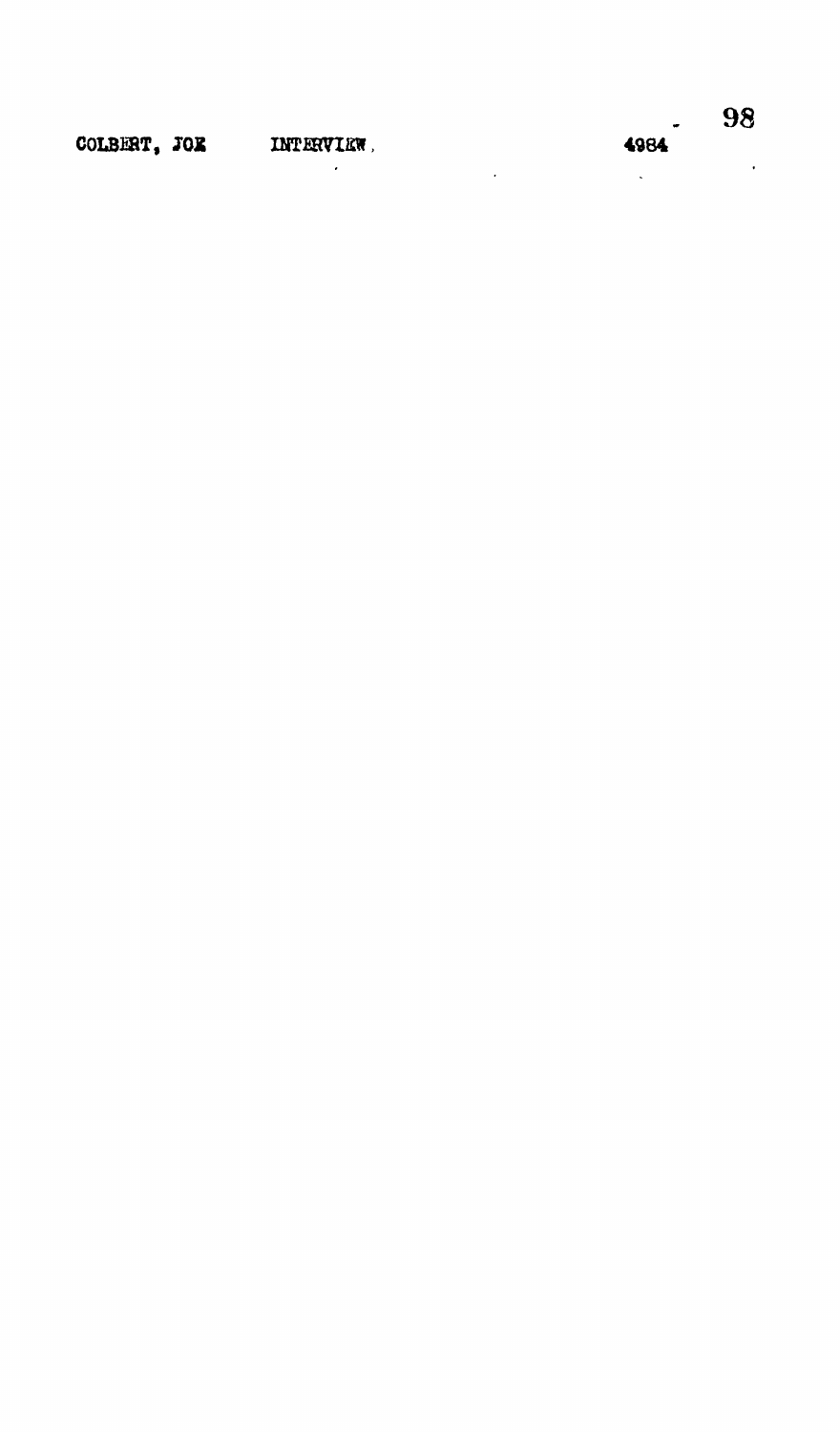| COLBERT, JOE | INTERVIEW Form $A - (S - 149)$ |                                                                                                                                                                                                                                                                                                                                                 |                                                                      |                                                                                                                                                                                                                                                                                                                                                                                                                                             |
|--------------|--------------------------------|-------------------------------------------------------------------------------------------------------------------------------------------------------------------------------------------------------------------------------------------------------------------------------------------------------------------------------------------------|----------------------------------------------------------------------|---------------------------------------------------------------------------------------------------------------------------------------------------------------------------------------------------------------------------------------------------------------------------------------------------------------------------------------------------------------------------------------------------------------------------------------------|
|              |                                |                                                                                                                                                                                                                                                                                                                                                 |                                                                      | $\partial \dot{\boldsymbol{\omega}}$                                                                                                                                                                                                                                                                                                                                                                                                        |
|              |                                |                                                                                                                                                                                                                                                                                                                                                 | 4984                                                                 |                                                                                                                                                                                                                                                                                                                                                                                                                                             |
|              |                                |                                                                                                                                                                                                                                                                                                                                                 |                                                                      |                                                                                                                                                                                                                                                                                                                                                                                                                                             |
|              |                                |                                                                                                                                                                                                                                                                                                                                                 |                                                                      |                                                                                                                                                                                                                                                                                                                                                                                                                                             |
|              |                                |                                                                                                                                                                                                                                                                                                                                                 |                                                                      |                                                                                                                                                                                                                                                                                                                                                                                                                                             |
|              |                                |                                                                                                                                                                                                                                                                                                                                                 |                                                                      |                                                                                                                                                                                                                                                                                                                                                                                                                                             |
|              |                                |                                                                                                                                                                                                                                                                                                                                                 |                                                                      |                                                                                                                                                                                                                                                                                                                                                                                                                                             |
|              |                                |                                                                                                                                                                                                                                                                                                                                                 |                                                                      |                                                                                                                                                                                                                                                                                                                                                                                                                                             |
|              |                                |                                                                                                                                                                                                                                                                                                                                                 |                                                                      |                                                                                                                                                                                                                                                                                                                                                                                                                                             |
|              |                                |                                                                                                                                                                                                                                                                                                                                                 |                                                                      |                                                                                                                                                                                                                                                                                                                                                                                                                                             |
|              |                                |                                                                                                                                                                                                                                                                                                                                                 |                                                                      |                                                                                                                                                                                                                                                                                                                                                                                                                                             |
|              |                                |                                                                                                                                                                                                                                                                                                                                                 |                                                                      |                                                                                                                                                                                                                                                                                                                                                                                                                                             |
|              |                                |                                                                                                                                                                                                                                                                                                                                                 |                                                                      |                                                                                                                                                                                                                                                                                                                                                                                                                                             |
|              |                                |                                                                                                                                                                                                                                                                                                                                                 |                                                                      |                                                                                                                                                                                                                                                                                                                                                                                                                                             |
|              |                                | BIOGRAPHY FORM<br>BIOGRAPHI FORM<br>WORKS PROGRESS ADMINISTRATION<br>5. Place of birth Tishmaingo, Oklahoma<br>.<br>The constitution of the constitution of the constitution of the constitution of the constitution of the constitution of the constitution of the constitution of the constitution of the constitution of the constitution of | <b>Contract Ave</b><br>'Indian-Pioneer liistory Project for Oklahoma | Field Worker's name ______R. H. Boatman<br>This report made on (date) July 21 1937<br>1. Name Joe Colbert Joe Colbert<br>2. Post Office Address Purcell, Oklahoma<br>3. Residence address (or location) 429 west Adams<br>DATE OF BIRTH: Month October Day 7 Year 1857<br>6. Name of Father Henry Colbert Place of birth Mississippi<br>Other information about father<br>7. Name of Mother Luisah Humphery Place of birth Indian Territory |

 $\frac{1}{2}$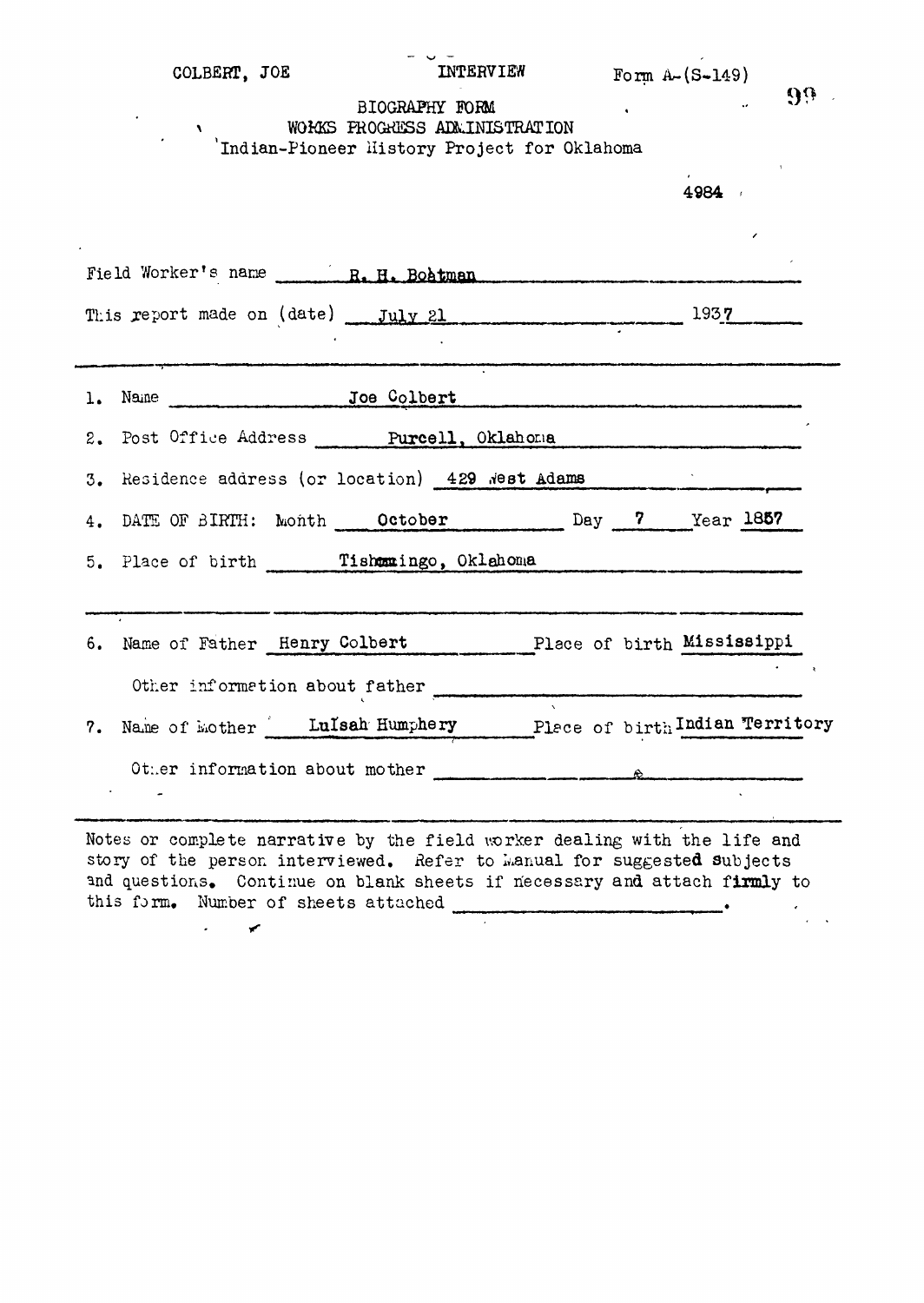Biography of Mr. Joe Colbert Purcell, Oklahoma

\*\*\*\*\*\* \*\*\**\** 

I was born October 7, 1857, in Indian lerritory, near the town of Tishomingo, in the Chickasaw Nation. I am three-eighths Chickasaw Indian and I say that the Chickasa«. Indians are and always have been a peaceful tribe.

I attended school at Harley Institute, an Indian school located three miles south of-Tishomingo. This is the only school that I ever attended although the building was destroyed by fire and was rebuilt, three miles north of Xishaaingo on Pennlngton Creek and that /building is still there.

/ The Chickasaw Indian agency was at Muskoge. It is located at the same place at this time.

I recall several raids, made by the Comonche Indians.

The Gomanches would come from the ..est in bands or in small gangs and would steal the cattle and horses of the Chickaaaws and would run them back .test on their own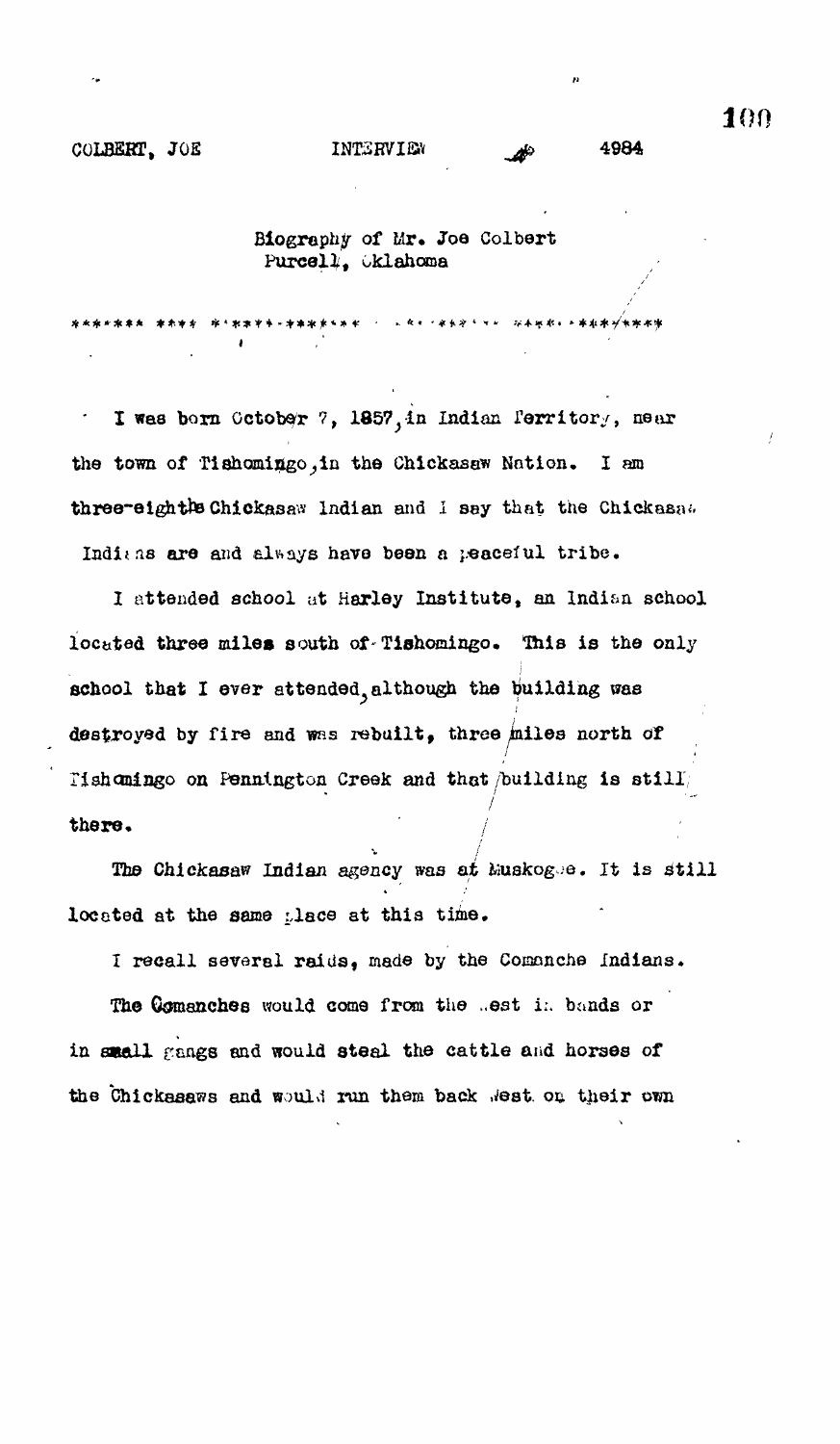2

range. The only way that the Chickasaws could get their cattle and horses back was just to trail the Comanches up and whip them out and get their stock. I recall once when my father and I lived south of the  $\alpha$ rbuckle mountains near the frontier, that the Comanches raided one night and the next night following. Father and I tied our horses in the yard around the house and father and I stationed ourselves back of the house to guard.

Well, shout eleven o'clock that night two of those Comanches cra.led over the yard fence and were trying to steal our horses and father shot one of them. He fell in the yard and the other ram and just as he jumped the fence, father let him have it and he fell just over the fence.

I came to what is now McClain County, on November. 22, 1878 and began work as a cow puncher for a Mr. Campbell and/Mr. Johnson, renchmen.

They had three ranches, one near asshington, one near New Castle and one at Minco. I rode the range from Lexing-' ton to Mingo but worked mostly on the ranch at .ashington.

/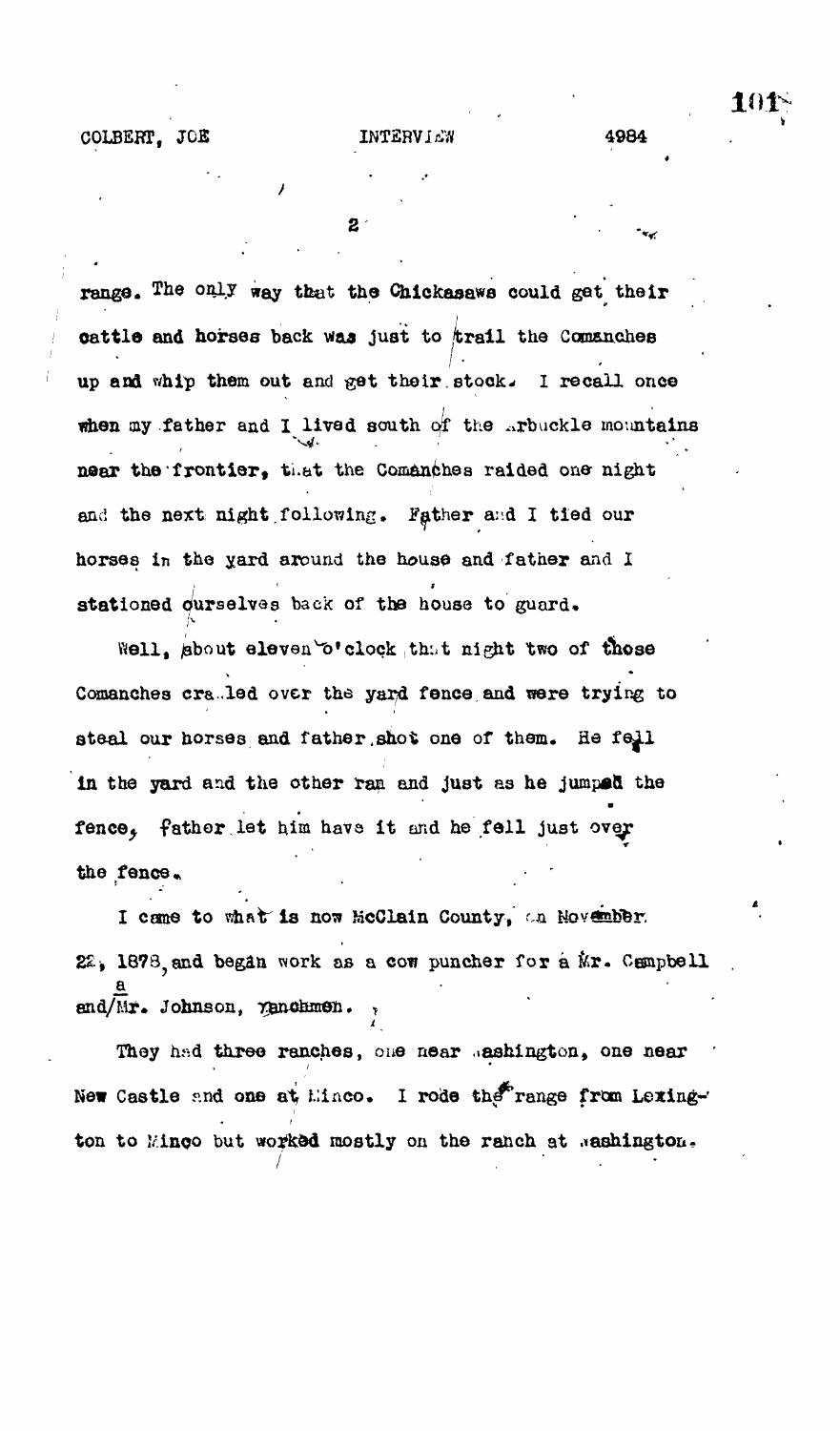COLBERT, JUE

4984

102

There/were  $f_0$ , 00 hend of cattle kept on the ranch there.  $\sharp$  worked six years for these men und/in 1884, **7** *f york/for Stowe and Wyers, Yanchwen* began to work/for Stowe and Myers, Yanchmen/at whiteheed **// ' e** and worked one ye r for them as a cow puncher and in 1385 I was married to Miss Nora Ingram the daughter of a fare  $m$ ous yanchman at whitehea! and the same year,  $1885$ <sub>, I</sub> was,  *inted as Revenue Collector for the Chickesaw Nation*  $\mathcal{L}$ the boundaries of the Chickasaw Nation being; on the north **/ •** *i : ;* the south Canadian River; on the south the Red River, on the west the SthMeridian. **/**

 $\overline{\mathbf{3}}$ 

the westerned were an<sup>11</sup>e The revonue was collected on all cattle, a fee of  $25$ per head per year was chatged. This toney was turned over to the Indian Agency which was located at Muskogee,  $f\phi r$ the Chickasaw Tribe.

I was very prominent as a leader of the Chickasa $\mu$ tribe and I have been awarded many high honors for my activity among the Chickasaw Indians.

I also helped to form and build the Chickasaw Tribal